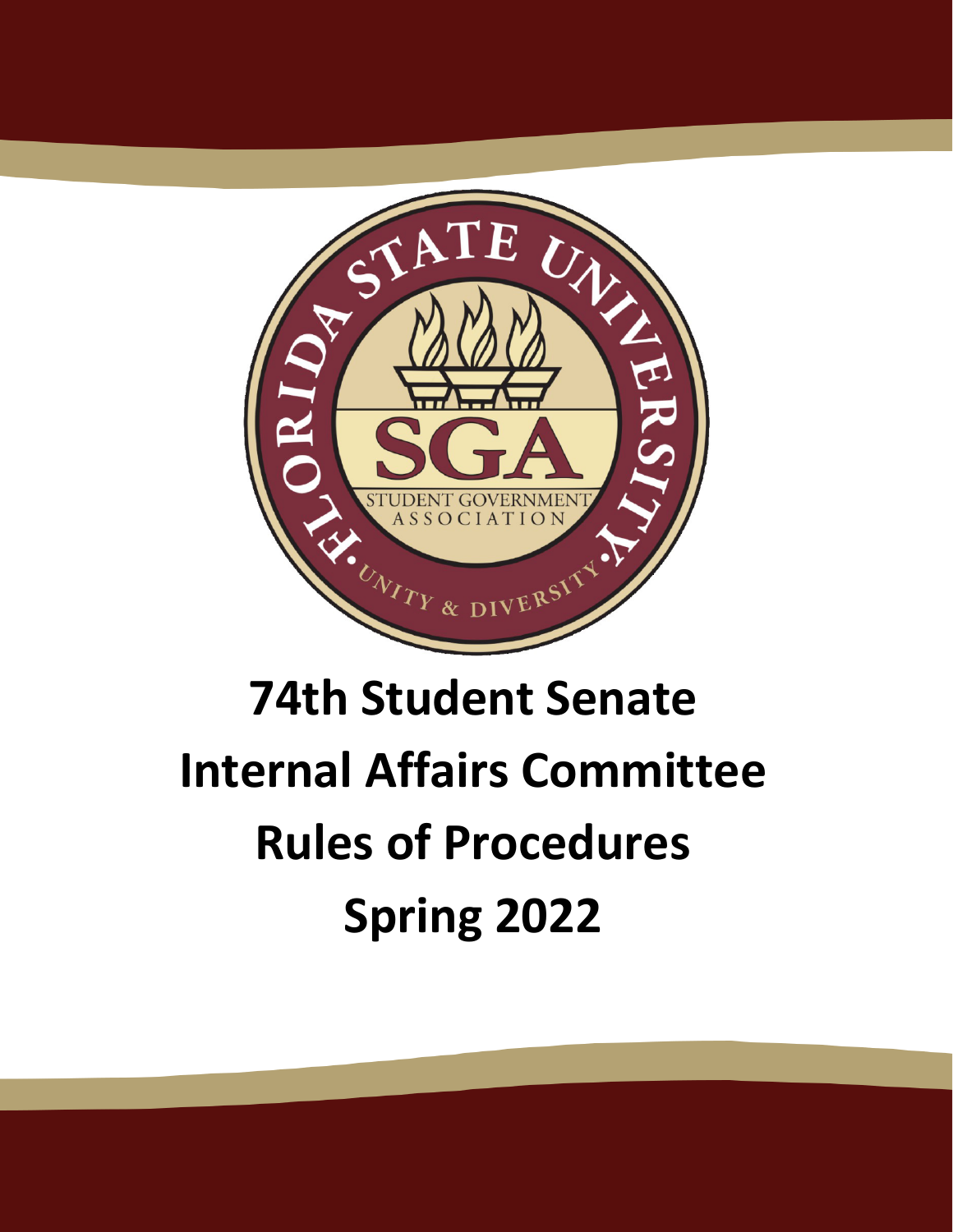# I. **AUTHORITY AND CHANGES TO THE COMMITTEE RULES**

- A. The Internal Affairs Committee shall be governed by, in order of precedence, the Constitution of the Student Body, the Statutes of the Student Body, the Rules of Procedure of the Student Senate, these Internal Affairs Rules of Procedure, and the latest version of Robert's Rules of Order Newly Revised.
- B. Changes to these Rules of Procedure shall require a majority vote of the committee.

## II. **MEETINGS OF THE COMMITTEE**

- A. Meetings of the committee may be called by the Chair as deemed necessary providing that 24 hours' notice of the date, time, and place of the meeting are given via public announcement.
- B. Unless a different date and time are set by the Chair pursuant to section (A) of this rule, committee meetings shall be held at 6:30 p.m. Eastern Time on Mondays during the regular session of the Student Senate. This shall be considered the regular meeting time at which committee business will be completed.
- C. The Chair, or presiding officer, shall call each meeting to order, which shall immediately be followed by a roll call of attendance and verification of quorum by the Vice-Chair.
- D. Committee members, either by motion or petitioning the Chair to take action, may request a bill, matter, or nomination on the agenda of the committee be held over until the next meeting of the committee.
- E. Only members of the committee are permitted to speak on any measure being considered by the committee. This rule may be waived via motion to allow a nonmember to speak.
- F. All meetings are to be made open and available to the public. This is to ensure correct adherence to Chapter 203 of the Student Body Statutes.
- **G.** The chair or the presiding officer over the committee shall read the Land Acknowledgement at the start of the meeting or designate another member to do so.

# III. **INTERVIEW PROCEDURE**

- A. The committee must abide by any additional time constraints and requirements as outlined in the Student Body Constitution or Student Body Statutes.
- B. The following procedure shall take place for all candidate confirmation hearings conducted by the committee: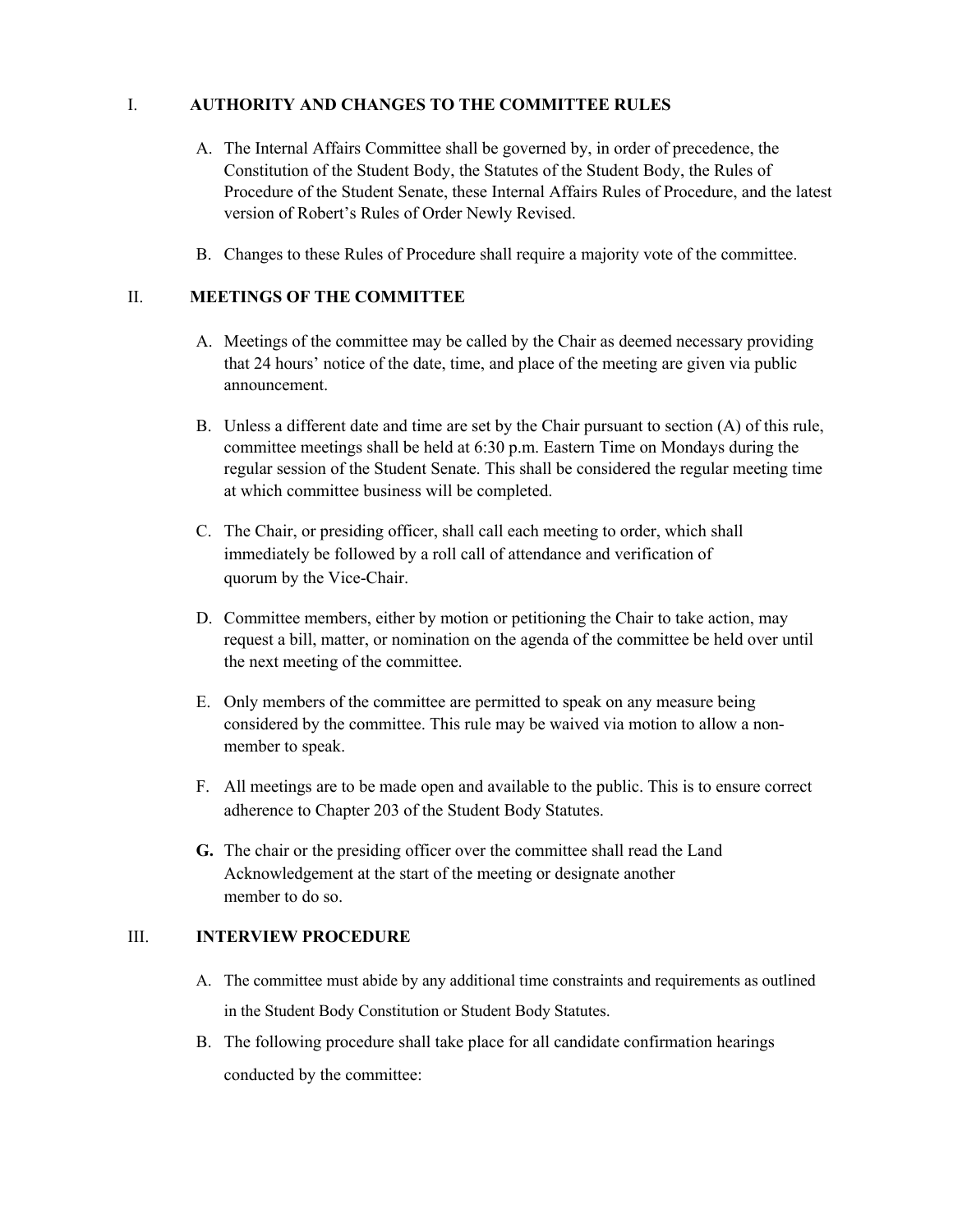- 1. The candidate shall be allowed to make an opening statement for up to, but not exceeding, three (3) minutes. Any remaining time shall be allotted to a closing statement.
- 2. The Chair shall entertain any technical, non-debatable, questions from committee members.
- 3. The committee shall enter a round of questioning. Questions may relate to, but are not limited to, the candidate's desired position, experience, character or future goals.
- 4. Any Senator(s) present who are not committee members may ask any additional questions not previously directed to the candidate by the committee via a motion to allow a non-member to speak.
- 5. The candidate shall be allowed to make a closing statement for up to, but not exceeding, any time remaining from their opening statement.
- 6. The committee shall enter a round of deliberation that shall not exceed fifteen (15) minutes.
- 7. The committee shall conduct a vote, administered by the Vice-Chair on whether the candidate shall be forwarded to the full Senate for consideration.

# IV. **BILLS & RESOLUTIONS PROCEDURE**

- A. The following procedure shall take place for all bills and resolutions considered by the committee:
	- 1. The sponsor(s) shall be allowed to make an opening statement for up to, but not exceeding, five (5) minutes. Any remaining time shall be allotted to a closing statement.
	- 2. The Chair shall entertain any technical, non-debatable, questions from committee members.
	- 3. The committee shall enter a round of deliberation that shall not exceed thirty (30) minutes.
	- 4. The sponsor(s) shall be allowed to make a closing statement for up to, but not exceeding, any time remaining from their opening statement.
	- 5. The committee shall conduct a vote, the administration of which shall be at the discretion of the Chair, on whether the legislation shall be forwarded to the full Senate for consideration.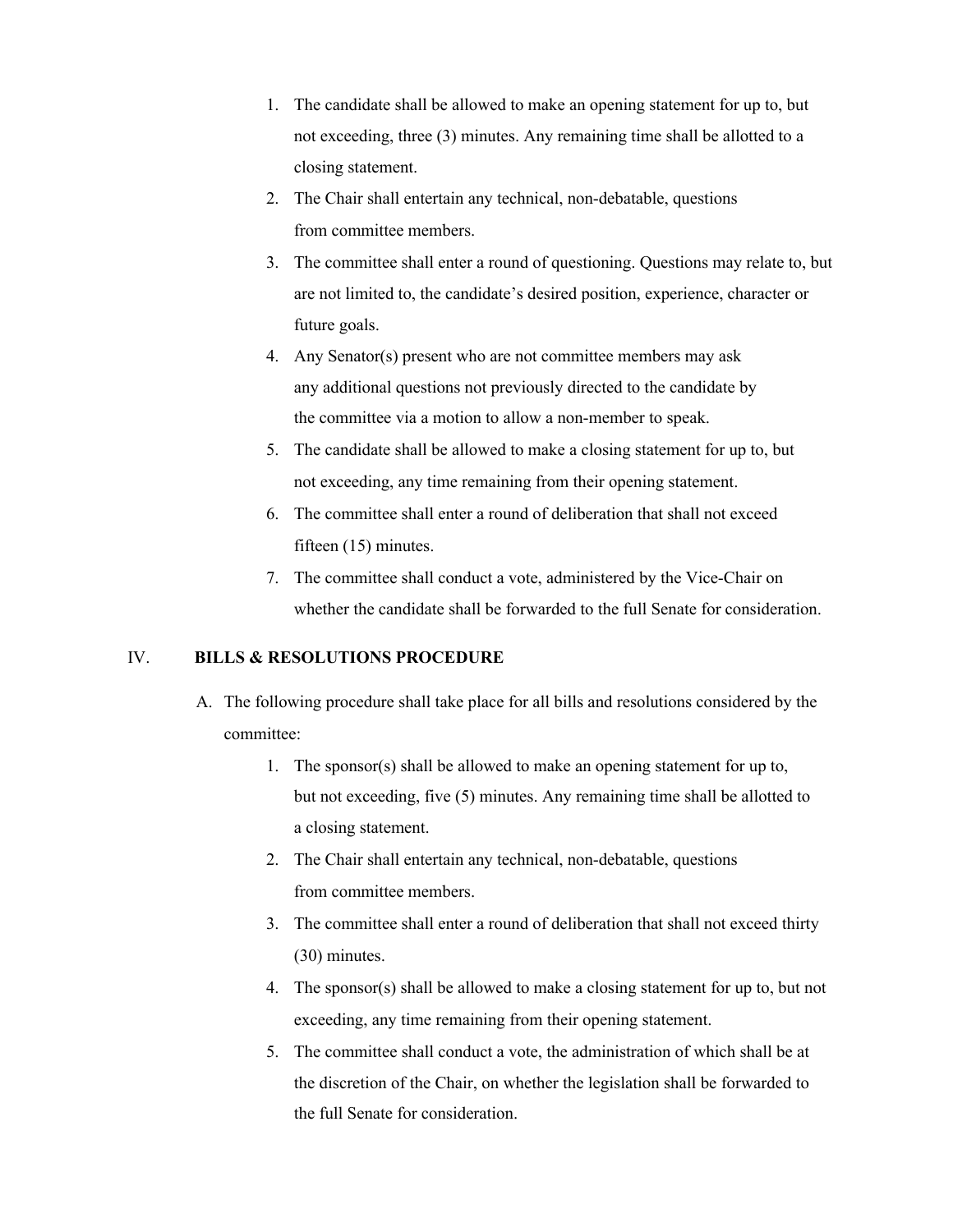## V. **BUREAU REVIEW**

In accordance with Chapter 900.5 of the Student Body Statutes, the following procedure shall be followed when conducting the annual review of SGA Bureaus.

A. Timeframe

1. At least two (2) weeks prior to the first day of presentations, the Chair must contact the Bureaus with the time, location, and guidelines for the content of the presentations.

#### B. Bureau Presentations

- 1. The Chair shall request that Bureau leaders provide the following information:
	- i. The names and contact information of the current leadership.
	- ii. All relevant financial information and documentation.
	- iii. A list of previous and upcoming events (Including figures on turnout).
	- iv. A description of how the bureau is fulfilling their mission statement and the mission of Student Government as a whole.
	- v. Any other information as determined by the committee.
	- vi. An overview of their selection and forwarding process for executive board members to be appointed by the Student Body President.
	- vii. A report of their satisfaction with their governing statutes.

#### C. Committee Questioning

- 1. Following a Bureau's presentation, the committee shall question the presenters using the following procedure:
	- i. The Chair shall entertain any technical, non-debatable, questions from committee members.
	- ii. The committee shall enter a round of general questioning.
	- iii. Any Senator(s) present who are not committee members may ask any additional questions not previously directed to the presenters by the committee.
	- iv. Any member of the public present may ask any additional questions not previously directed to the presenters by Senators.
	- v. The presenters may ask any questions of the committee.
- D. Deliberation